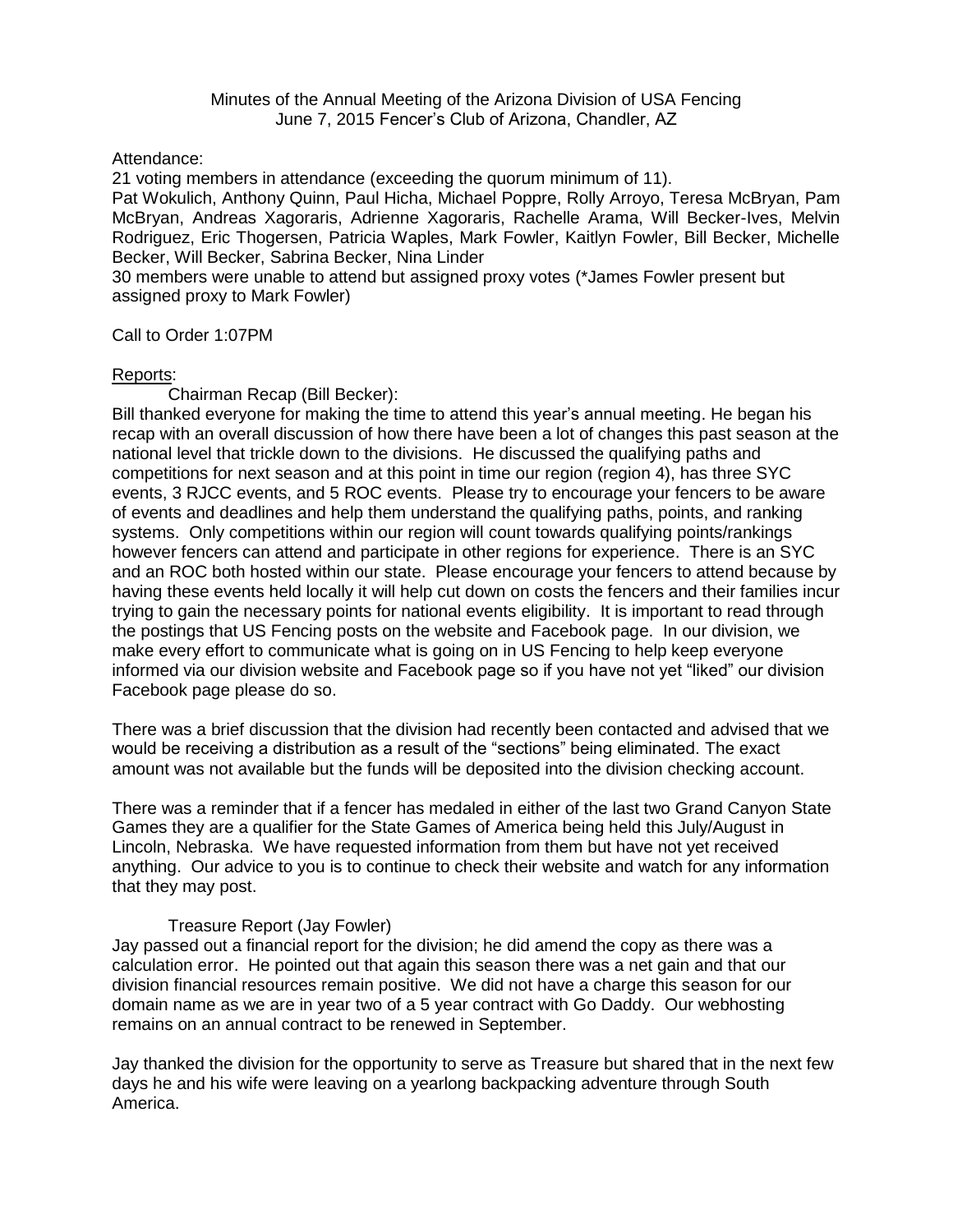# Vice Chair (Mark Fowler)

Mark provided a recap of current division inventory. There was a discussion about the division equipment and the poor condition and quality of many of the items. Both Charlie King and Pat Waples would like to use the equipment for their tournaments in August and September respectively. Phoenix Falcons has kindly been housing the majority the inventory for most of the season as well as the storage trailer but would like to pass that to someone else willing to store it.

# Secretary Report (Nina Linder)

Nina provided a recap on division membership count. There are again 11 member clubs. US Fencing records show that as of February (the date that all members must be registered by to be considered voting members for the season) Arizona has 376 registered members -up by 23 members from last season. The division consists of 129 Females (34%) and 247 Males (66%). The breakdown is as follows: 191 Competitive, 2 Competitive-Professional,9 Life, 137 Non-competitive, 27 Professional, 9 Supporting, 1 Supporting+Professional.

Membership renewal will not be available until after June  $30<sup>th</sup>$ . US Fencing has it blocked for renewals to assist them with a cleaner accounting system. The new athlete handbook will be available on August 1<sup>st</sup>. They currently have technical writers reviewing it to make things clearer for the organizations members. It does not mean that there will not continue to be updates throughout the season so please be aware to watch for changes as in the past.

- The division clubs held 17 competitions this season
- There were 3 additional events hosted by the division which included: Grand Canyon State Games, JO Qualifiers, and Summer National Qualifiers.
- An SYC, ROC and a Men's Junior Saber World Cup were also events that took place within our division

Arizona was represented well at the Junior Olympics we had 21 fencers compete. Results were:

# **Mens Epee**: **Junior:** Cadet: **Women's Foil:** Junior:

Teresa McBryan 108/175

# **Men's Saber:**

Junior: Cadet: Calvin Liang 17/188 Luke Linder 59/180 Dawson Bolton 150/188 Dawson Bolton 143/180 Aiden Marin 166/188 Aiden Marin 149/180

# **Women's Saber:**

**Junior:** Cadet: Kara Linder 3/139 Kara Linder 2/148 Brianna Steele 11/139 Gillian Harrill 32/148 Kaitlyn Becker 54/139 Olivia Young 66/148 Gillian Harrill 59/139 Diana Nah 72/148 Genevieve Robillard 126/139 Kaitlyn, Becker 94/148

# **Women's Saber Team:** FCAZ 2/10

Addison Wessel 178/246 Addison Wessel 225/245

Matthew Nah 164/180

Genevieve, Robillard 137/148

It looks like we will also have a strong presence at Summer Nationals and also in the July Challenge. We will try to make Facebook updates as the event occur to keep everyone up to speed.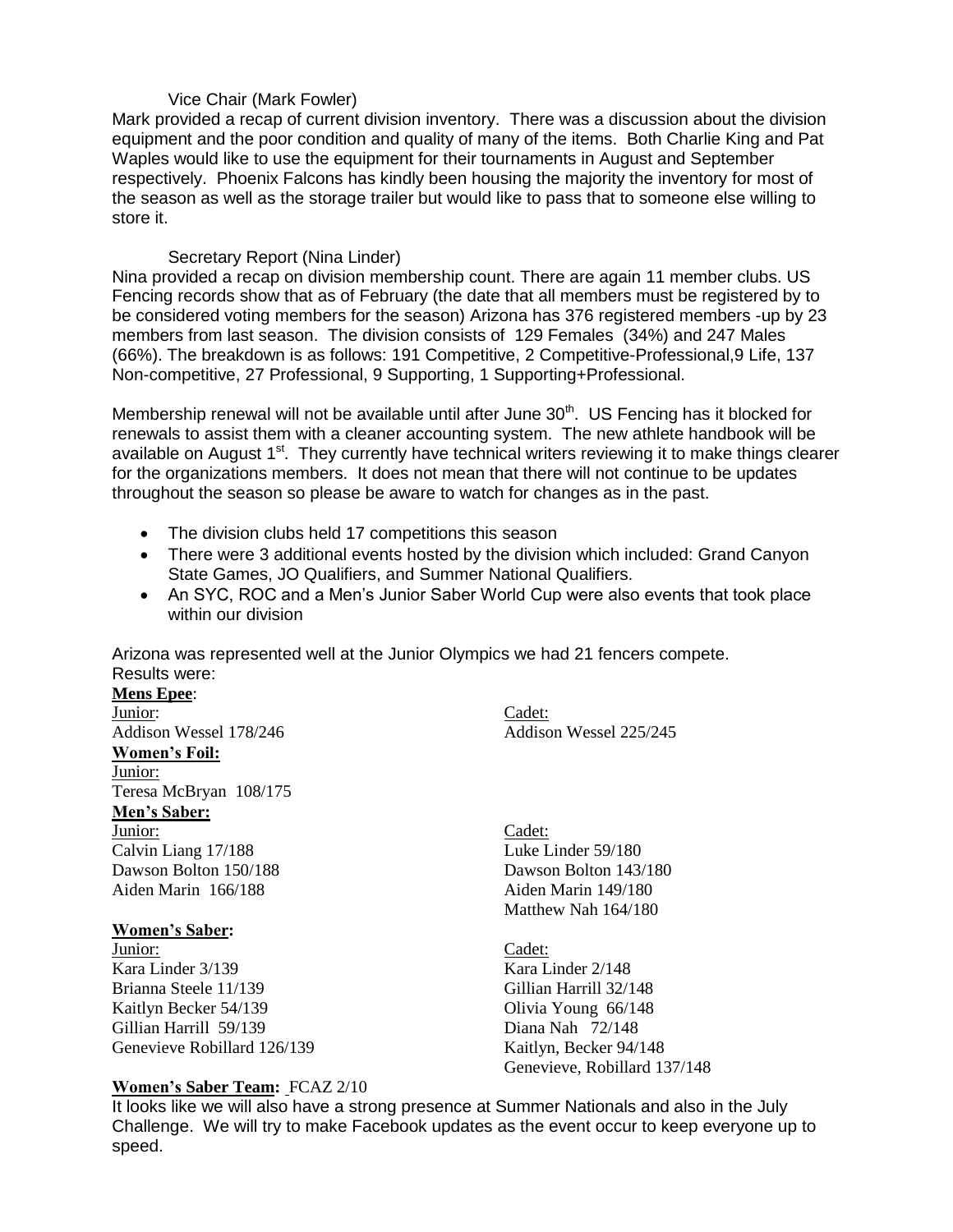# Open Discussion:

Question was asked by Rachelle Arama about the notice that she had seen that the division is involved in a lawsuit. The Chairman referred her and all members with questions to Kris Ekren in the National Office.

Rolly Arroyo brought up that Phoenix Falcons has been storing the division trailer and some strips in their storage yard at their club. He would like to have that moved. There was discussion of the condition of the strips. There were a few clubs that had attempted to use the strips but they are not in usable condition. There may be salvageable parts if someone was interested in making the effort but they would more likely be better off sent to the scrap yard.

The division trailer it is not something that we are in need of any longer if we do not have strips to store. It is a double axel trailer about 16-18 feet long and approximately 8 feet wide. The tires are not great but someone could put it to good use. Dimensions need to be verified and then we can post it on the division website, division Facebook page and Craig's list to have it sold.

Two clubs have already requested and been approved for competitions for the 2015-2016 season. Flagstaff is hosting an event on August 15<sup>th</sup>. Charlie King has all the information posted on AskFred. Prescott is also hosting their annual event the weekend of Labor Day and has their event posted on Askfred as well. Both clubs have requested that fencers have their memberships renewed prior to showing up at the event to help expedite the check in process.

Member clubs will be asked to submit their competition calendar requests for the new season in August. The Executive Committee members will have the conference call meeting to finalize the division calendar and it will be post prior to the Prescott event.

### Motions:

There was a motion made by Rolly Arroyo to first try to sell the strips within the division and if there was no interest then to send them to the scrap yard and have the proceeds go to the division. The motion was seconded by Michael Poppre. The vote was unanimous

There was a motion made to sell the trailer. The motion was seconded. The vote was unanimous

There was a motion made by Michael Poppre to waive the \$5.00 fee that goes to the division. The motion was seconded by Paul Hicha. Vote was unanimous.

### Elections:

Nominations for the Officers for the 2014/2015 season were taken from the floor. Ballot votes were collected and counted by Henry Villani. 49 ballot votes were collected as 2 members abstained from voting.

### Chairman:

Jay Fowler nominated William Becker, Mark Fowler seconded. Adrienne Xagoraris nominated Rachelle Arama, Pam McBryan seconded A ballot vote was held 40/9 William (Bill) Becker was elected

Vice Chair: Mark Fowler nominated Kaitlyn Fowler, Will Becker seconded. Kaitlyn was elected

# Treasurer:

Mike Poppre nominated Mark Fowler, Bill Becker seconded. Mark was elected